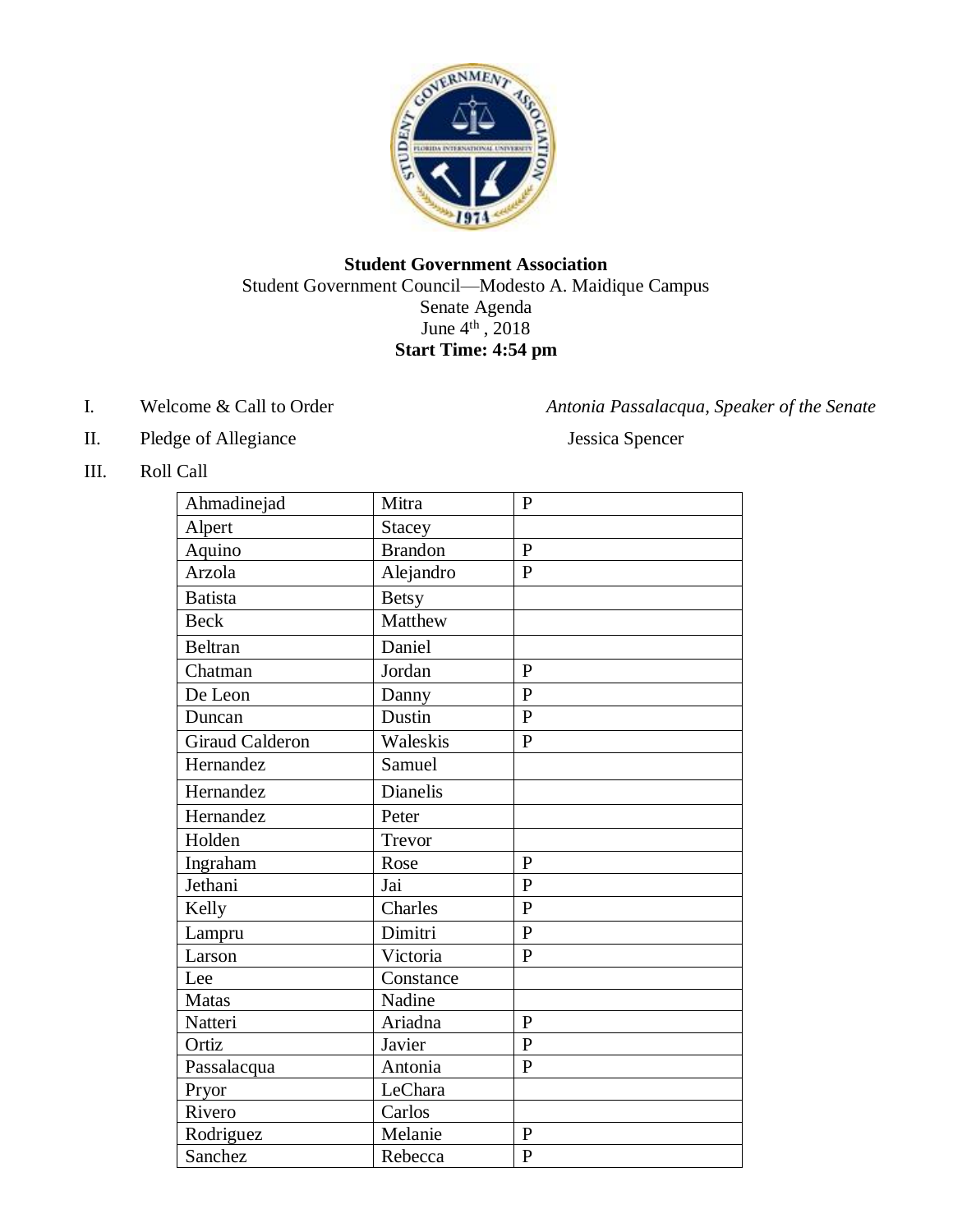| Santos  | Samuel  |   |
|---------|---------|---|
| Simpson | Tidjan  |   |
| Spencer | Jessica | P |
| Suarez  | Luis    |   |
| Vera    | Bertha  |   |
| Vulcain | Dylan   | P |
| Zahedi  | Leila   | P |
| 20/36   |         |   |

#### IV. Approval of the Minutes

- A. Senator Sanchez moves to disapprove last week's minutes and ask for a reelection for finance committee. Senator Natteri seconds. Motion passes.
- B. Nominations
	- 1. Senator Arzola moves to open the floor for nominations. Senator Lampru seconds. Motion passes.
	- 2. Senator DeLeon nominates Senator Giraud. Senator Giraud accepts
	- 3. Senator Ortiz nominates Senator Spencer. Senator Spencer accepts.
	- 4. Senaor Larson nominates Senator Ingraham. Senator Ingraham accepts.
	- 5. Senator Netteri moves to close nominations. Senator Aquino seconds. Motion passes.
- C. Waleskis Giraud Calderon Presentation
	- 1. Senator DeLeon moves to close question and answer period. Senator Kelly seconds. Motion passes.

#### D. Rose Ingraham Presentation

- 1. Senator Arzola moves to close question and answer period. Senator Lampru seconds. Motion passes.
- E. Jessica Spencer Presentation
	- 1. Senator Netteri moves to close question and answer period. Senator Lampru seconds. Motion passes.
- F. Senator Aquino moves to have a discussion for 5 minutes. Senator Natteri seconds. Motion passes.
- G. Senate Speaker strikes motion for re-election due to not having quorum at 5:23pm.
- V. Adoption of the Agenda
- VI. Invited Guests
- VII. Unfinished Business
	- A. Senate Bill 1809
	- B. Senate Bill 1810
	- C. Senate Bill 1811
	- D. Senate Bill 1812